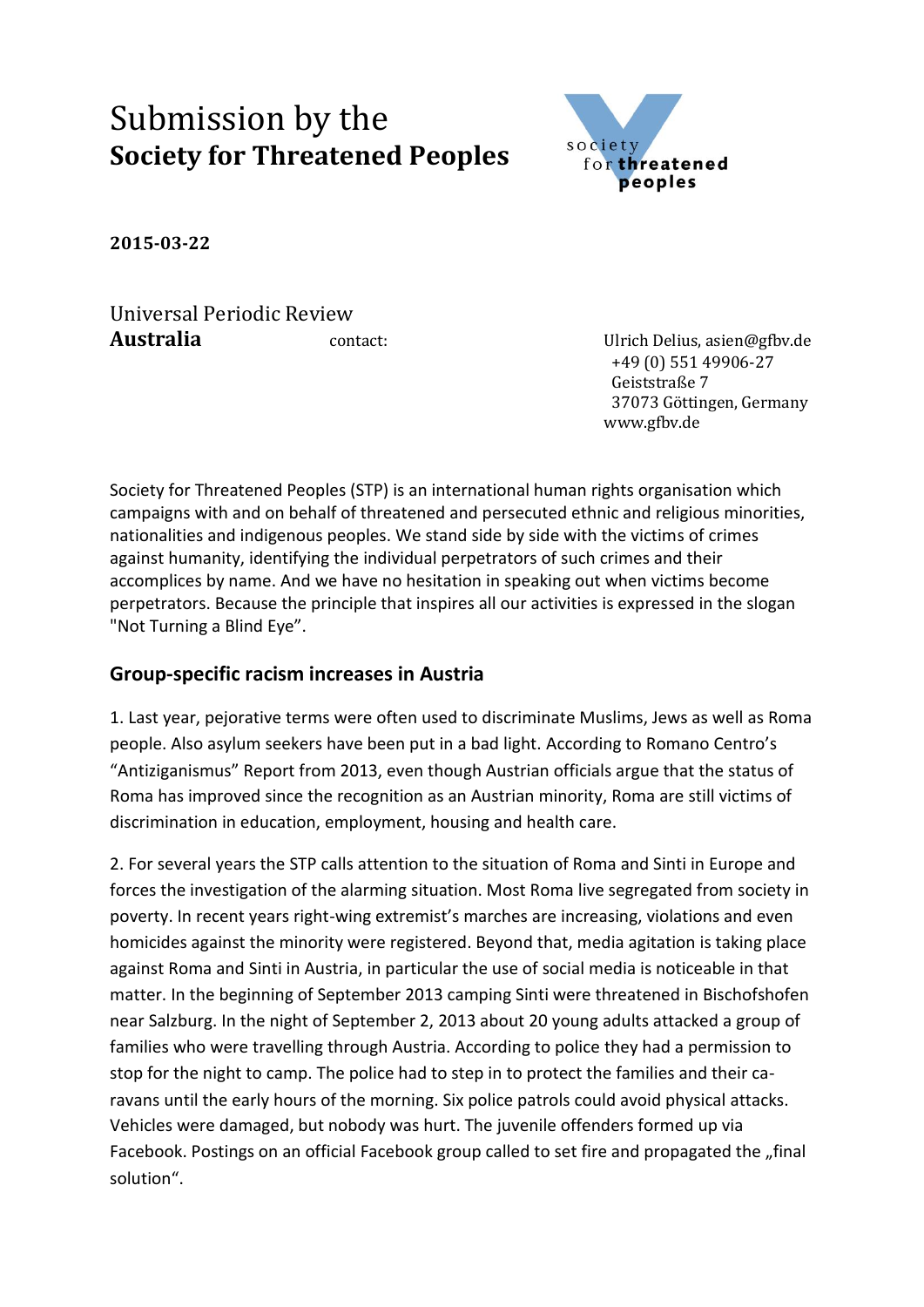The webpages of right-wing groups are full of articles and postings of antigypsyistic nature, especially on the website unzensuriert.at (=uncensored.at). This right-wing populist platform, founded in the year 2009, is believed to have been started by the FPÖ politician Martin Graf, whose parliamentarian staff members also maintain the website according to the Documentation Centre of Austrian Resistance.

3. After an attack on a group of Roma families who were passing through Salzburg in Bischofshofen, Martina Berthold, a member of the Green Party and of the state government, demanded the creation of short term camping sites for travellers. The article about this on the website unzensuriert.at, published on September 9, 2013, repudiates the suggestion. In the article, it is alleged that such an idea would attract a "horde" and lead to an "invasion. " It also alleges that Roma clans are involved in criminal activities. The article proposes to prohibit camping in general, thereby diverting "the problem" to other European countries. This would lead to "a situation which could have a positive impact on the crime statistics." There are many racist and insulting comments posted under the article.

5. In April 2013, there was an incident of agitation against Roma in a Facebook group. A picture of Hitler was shown accompanied by the following text: "Since when is there a bomb testing site in Oberwart?" as well as another picture of Hitler with the call to "clean" the park. In several other postings, there were comments directed against Roma. Oberwart was the site of the 1995 bomb attack which killed four Roma. Charges were filed with the police and the incidents are now being investigated on the grounds of suspicion of incitement in accordance with the Law against Incitement (§ 283 StGB.) The racist postings have since been deleted.

6. The portrayal of Roma and Sinti in the Austrian media is strongly linked to the public discourse on begging. Other themes are the poverty of Roma/Romnja in Eastern Europe and the problem of human trafficking in connection with begging and prostitution. In mainstream media Roma/Romnja are mainly viewed as "problem cases", what has contributed to an increase in antigypsyist sentiment. Alarming are particularly statements including a historic dimension: they suggest a negative experience with particular groups over a longer period of time and are often used as proponents of a negative political development, as so called scapegoats. In March 2008, the "Neue Kronen Zeitung" carried two articles claiming that Crown Prince Rudolf had contracted a sexually transmitted illness from a "gypsy", and that Roma did not mind being referred to as "gypsies".

7. Especially in right-wing populist/right-wing extremist media often racist articles against Roma can be found. Roma/Romnja are portrayed as a "threat" or "plague". Compared to other media, the right-wing media give lots of space to the subject of "Roma" or "gypsies", in the form of special editions, for example. FPÖ-close media in particular, such as the weekly newspaper "Zur Zeit" (published by EU parliamentarian Andreas Mölzer), contain insulting and racist articles which were written by active politicians themselves. In the various debates about banning begging, problematic statements have been heard - not only from FPÖ members.